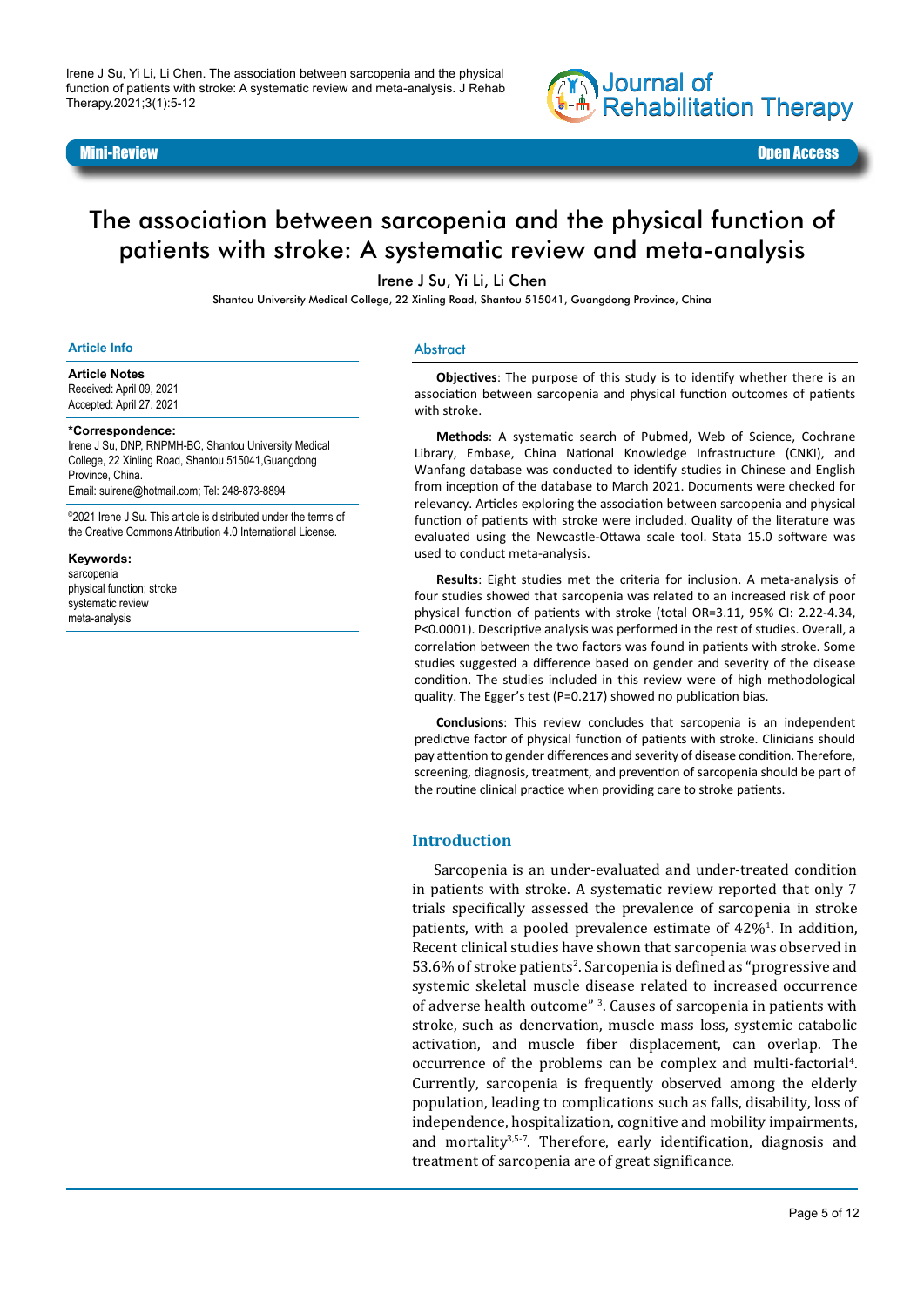Stroke is now the second leading cause of death and the primary cause of disability around the globe, and the burden of disease has increased dramatically $8,9$ . In the early stages of stroke disease, predictors of long-term functional outcomes can identify which patients would benefit from specific rehabilitation services, facilitate early rehabilitation goals and discharge planning decisions, and promote care and rehabilitation services. Recently, some studies have indicated that sarcopenia among elderly patients is widely believed to be associated with functional outcomes $10,11$  and it is also correlated with a worse recovery of physical function and swallowing difficulties among hospitalized adults in rehabilitation<sup>2,12</sup>. Of note, in addition to the degree of neurological deficit assessed by the National Institutes of Health Stroke Scale<sup>13</sup>, assessment of sarcopenia may be a quantitative predictor of the functional prognosis in patients with stroke. To our knowledge, there has been no previous systematic review on the relationship between sarcopenia and physical function of patients with stroke. In this study, physical function was defined as ability regarding basic physical and cognitive activities such as walking or reaching, as well as the routine activities of daily living, including eating, bathing, dressing, transferring, and toileting. The purpose of this systematic review is to identify whether there is an association between sarcopenia and physical function outcomes of this patient population.

# **Methods**

## **Search strategy**

The following database were searched for relevant studies published in the English and Chinese languages: Pubmed, Web of science, Cochrane Library, Embase, China National Knowledge Infrastructure (CNKI), and Wanfang from inception of the database to March 2021. The search strategy included MeSH terms and their associated free words. Keywords are as follows: "Sarcopenia", "Muscular atrophy", "Muscle loss", and "Muscle weakness"; "Recovery of function", "Activities of daily living", "Functional status", "Physical fitness", and "Physical functional performance"; "Stroke", "Cerebrovascular accident", "Apoplexy", "Cerebral hemorrhage", and "Brain Vascular Accident", etc. References of the studies were checked to find other relevant studies.

# **Eligibility criteria and selection of studies**

Inclusion criteria:

- 1. Confirmed stroke diagnosis on computed tomography or magnetic resonance imaging scan
- 2. Studies that explored the association between sarcopenia and physical function among patients with stroke
- 3. Prospective or retrospective observational studies meeting the above criteria.

Exclusion criteria:

- 1. Unpublished or duplicate studies, conference abstracts.
- 2. Randomized controlled trials (RCTs).
- 3. Studies with low methodological quality.

Two investigators independently conducted literature screening based on the data extraction and inclusion criteria. In case of disagreement or discrepancy, there would be a discussion to negotiate a solution until an agreement was reached.

## **Quality assessment**

Two investigators independently assessed the methodological quality of each study, using the Newcastle-Ottawa Scale<sup>14</sup>. The scale assigned 2 points for assessment of group selection, 4 points for comparability, and 3 points for exposure/outcome. Quality scores ranged from 0 to 9, with 7 to 9 indicating high quality, 4 to 6 indicating moderate quality, and 0 to 3 indicating low quality.

## **Statistical analysis**

The odds ratio (OR) was the risk estimation measure with a corresponding 95% confidence interval (CI). Statistical heterogeneity was assessed by employing the Q statistic and the  $I^2$  statistic. The Q statistic was considered statistically significant at  $p < 0.1$ . When I<sup>2</sup> values was 25%, 50% and 75%, it indicated the threshold of low, medium, or high heterogeneity, respectively<sup>15</sup>. The tests were considered statistically significant at p < 0.05. Publication bias was determined using Egger's regression test at p < 0.0516. All analyses were conducted using Stata (version 15.0). In addition, some studies used descriptive analyses due to differences in the definitions, measurements, and outcomes of both dependent and independent variables.

# **Results**

# **Study selection**

5165 articles were identified. Duplicate articles were excluded (n=1502). After the initial screening, another 3663 articles were excluded because they did not meet the inclusion criteria based on the abstract or title. After fulltext review of the remaining 19 studies, a total of 8 studies were selected in strict adherence to the inclusion and exclusion criteria. Review of the references of the included studies added no additional articles. All included studies used a cohort study design and involved a total of 1310 patients. The PRISMA flow chart is shown in Figure 1<sup>17</sup>.

# **Methodological quality**

Details of the quality assessment of all included articles are shown in Table 1. The mean quality assessment score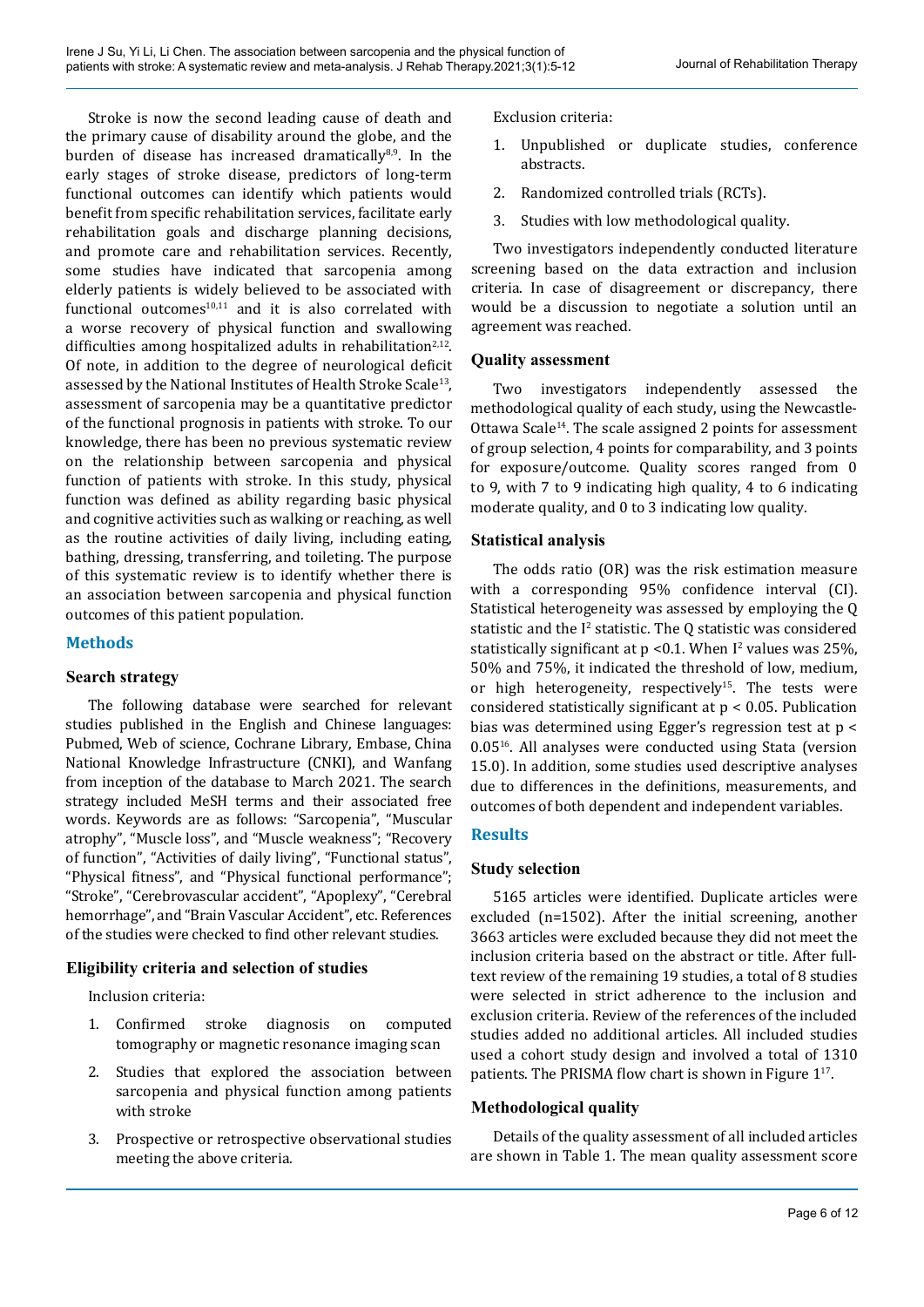

was 7.5, indicating overall high quality of all studies. No studies were excluded due to low quality.

## **Characteristics of the studies**

The 8 studies<sup>18-25</sup> were published between  $2017^{22}$  and 202019-21,23,24, and their characteristics are shown in Table 2. They all demonstrated an association between sarcopenia and poorer physical function outcome. The included studies

used different measures to assess sarcopenia and physical function outcomes of patients with stroke. Among these studies, the outcome measures used were the modified Rankin scale (mRS)<sup>18-21</sup>, Modified Barthel Index (MBI)<sup>22</sup>, and the Functional Independence Measure motor domain score (FIM-M)<sup>23-25</sup>. Four of these studies used the FIM or MBI to assess the activities of daily living (ADLs) status. Moreover, the diagnosis measure of sarcopenia differed in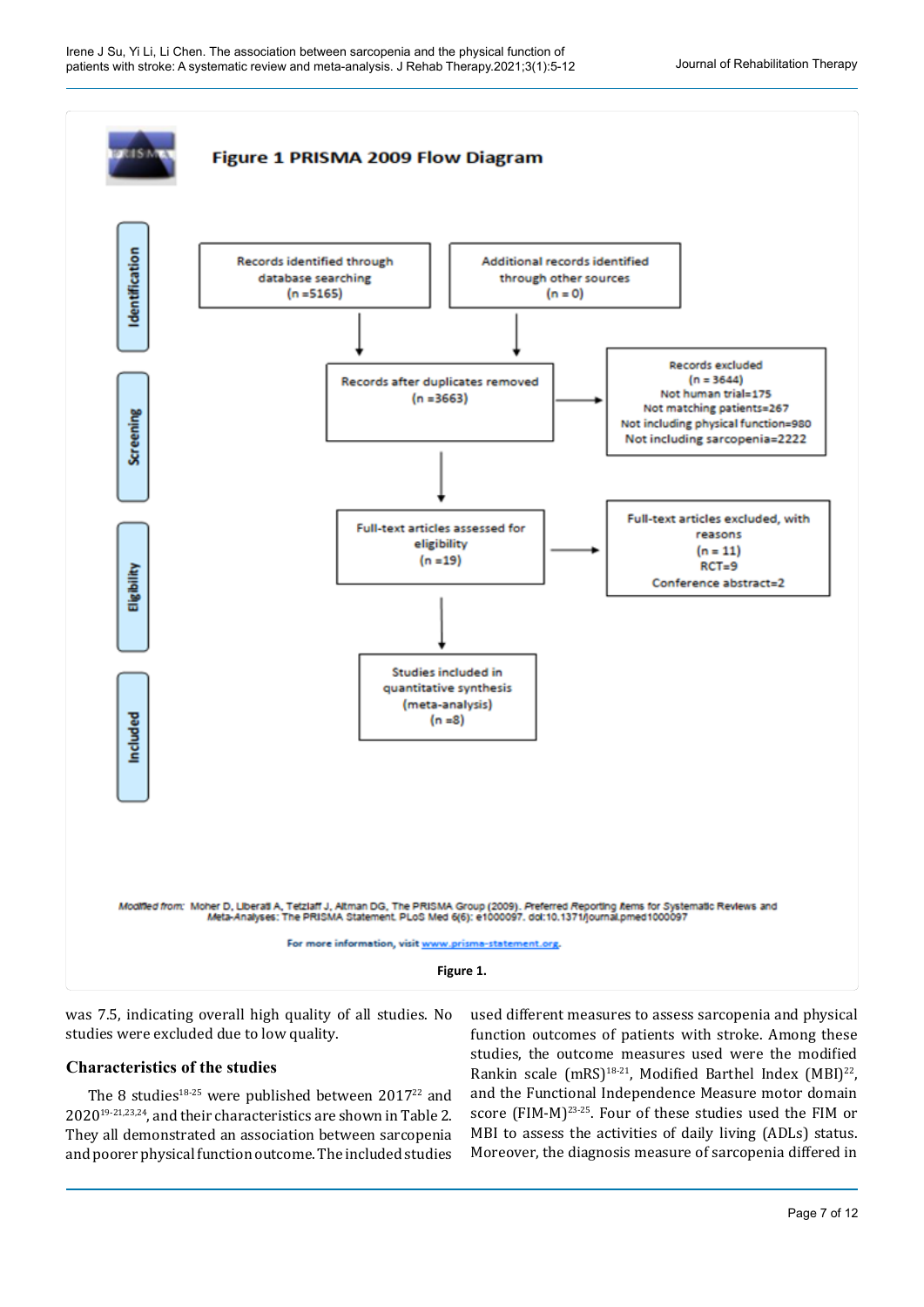| Study                    | <b>Selection of participants</b> | Comparability of   | <b>Assessment of</b><br>outcomes (0-3) | Evaluate and control<br>confounding factors | <b>Total score</b><br>$(0-9)$ |
|--------------------------|----------------------------------|--------------------|----------------------------------------|---------------------------------------------|-------------------------------|
|                          | $(0-4)$                          | participants (0-2) |                                        |                                             |                               |
| Masafumi Nozoe,2019      |                                  |                    |                                        | Yes                                         | ŏ                             |
| Takafumi Abe,2020        | 4                                |                    |                                        | Yes                                         | 8                             |
| Youbin Yi, 2017          |                                  |                    |                                        | Yes                                         |                               |
| Yongjun Jang, 2019       | 4                                |                    |                                        | Yes                                         |                               |
| Ken Ohyama, 2019         |                                  |                    |                                        | Yes                                         |                               |
| Tatsuya Matsushita, 2019 |                                  |                    |                                        | Yes                                         |                               |
| Hiroshi Irisawa, 2020    |                                  |                    |                                        | Yes                                         |                               |
| Fumihiko Nagano, 2020    |                                  |                    |                                        | Yes                                         |                               |

#### **Table 1.** Quality assessment of the included studies

| Study, Year                | Country     | Setting                              | No. of<br>participants | No. of<br>female | Mean age±SD<br>in years at<br>baseline | Sarcopenia<br>diagnostic<br>criteria                                                                                                 | Physical<br>function<br>outcome |
|----------------------------|-------------|--------------------------------------|------------------------|------------------|----------------------------------------|--------------------------------------------------------------------------------------------------------------------------------------|---------------------------------|
| Masafumi Nozoe,<br>2019    | Japan       | acute phase hospital                 | 152                    | 71               | 76±11                                  | SARC-F<br>Scale score ≥4                                                                                                             | m <sub>RS</sub>                 |
| TakafumiAbe,<br>2020       | Japan       | acute phase hospital                 | 107                    | 36               | 76±10.4                                | SMI<br>SMI: male <7.0 kg/m2, female<br>$<$ 5.7 $kg$ /m2                                                                              | mRS                             |
| Youbin Yi,<br>2017         | South Korea | the rehabilitation<br>unit           | 127                    | 63               | 68.6±14.9                              | Grip strength<br>male <26kg,<br>female <18kg                                                                                         | <b>MBI</b>                      |
| Yongjun Jang,<br>2019      | Korea       | department of<br>rehabilitation      | 194                    | 79               | $64.3 \pm 13$                          | Grip strength<br>male <26kg, female <18kg                                                                                            | mRS                             |
| Ken Ohyama,<br>2019        | Japan       | acute care hospital                  | 164                    | 56               | $57.4 \pm 15.2$                        | Grip strength and SMI<br>grip strength: male <26kg, female<br>$<$ 18kg and SMI male $<$ 7.0kg/m <sup>2</sup> ,<br>female<5.7 $kg/m2$ | mRS                             |
| Tatsuya Matsushit,<br>2019 | Japan       | convalescent<br>rehabilitation wards | 267                    | 117              | 72.5±13.2                              | Grip strength and SMI<br>grip strength: male <26kg, female<br><18kg and SMI male<7.0kg/m <sup>2</sup> ,<br>female<5.7 $kg/m2$        | <b>FIM</b>                      |
| Hiroshi Irisawa,<br>2020   | Japan       | stroke rehabilitation<br>unit        | 179                    | 90               | 79.7±11.5                              | Body muscle percentage<br>(skeletal muscle mass/<br>body weight %): male≤30%,<br>female≤25%                                          | <b>FIM</b>                      |
| Fumihiko Nagano,<br>2020   | Japan       | rehabilitation<br>hospital           | 120                    | 70               | 79.3±9.9                               | Grip strength and SMI<br>grip strength: male <28kg, female<br><18kg and SMI male<7.0kg/m <sup>2</sup> ,<br>female<5.7 $kg/m2$        | <b>FIM</b>                      |

**Table 2.** Characteristics of the included studies

these studies. Some studies used skeletal muscle [quantity](javascript:;)  measured by bioelectrical impedance analysis (BIA)<sup>20,23</sup> or the SARC-F scale $18$ , whereas others employed either grip strength<sup>21,22</sup> or grip strength + skeletal muscle index (SMI) by BIA19,24,25.

# **Association of sarcopenia with physical function**

## **Modified Rankin Scale (mRS)**

The relationship between sarcopenia and mRS was assessed in four studies  $18-21$ . No obvious heterogeneity was present in these studies. Therefore, we chose a fixedeffects model to report physical function comparing the  $\rm{sarcopenia}$  and  $\rm{non-sarcopenia}$  groups $\rm(I^2{=}29.5\%)$ . A metaanalysis of these studies showed that sarcopenia was related to an increased risk of poor physical function (total OR=3.11, 95% CI: 2.22-4.34, P<0.0001) as displayed in Figure 2. In addition, A study by Takafumi Abe<sup>[20]</sup> indicated severity of the disease might be a confounding factor.

# **Modified Barthel Index (MBI)**

The association between sarcopenia and MBI was evaluated in 1 study<sup>22</sup>.  $dMBI$  was the change in MBI score between admission and discharge. Grip strength on the unaffected side (uGS) was positively associated with improvement in MBI at discharge (P=0.019). In addition, using multiple linear regression analysis, uGS was a significant independent predictor of the amount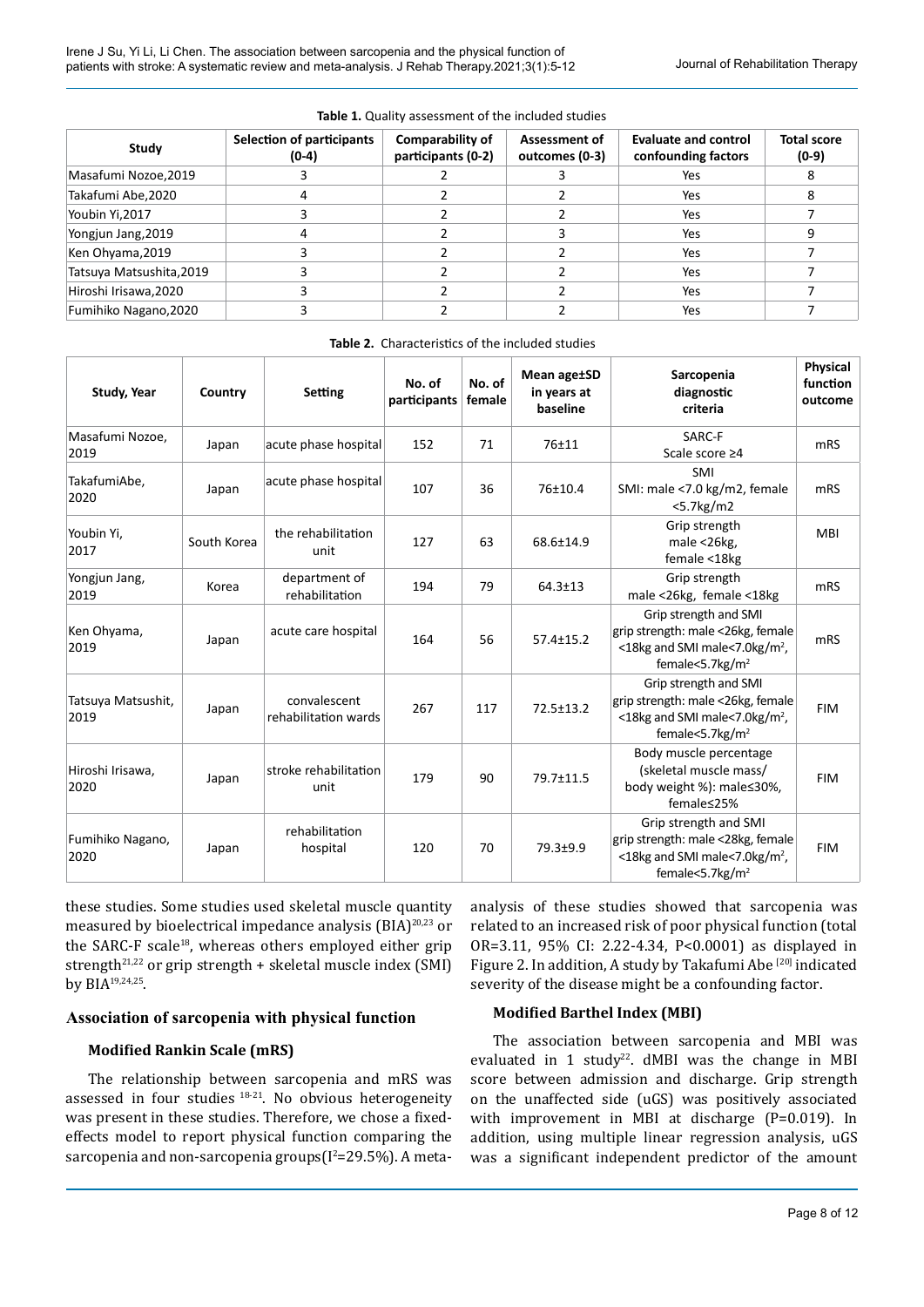



of functional change after stroke. After adjusting for covariates, uGS was positively associated with dMBI (P<0.001).

# **Functional Independence Measure - Motor domain (FIM-M)**

Three studies $23-25$  evaluated the relationship between sarcopenia and FIM-M. One of these studies<sup>23</sup> showed that high muscle rate (skeletal muscle mass/body weight) (OR 2.42, 95% CI 1.05-5.59; P=0.03) was significantly associated with a four-week FIM-M program among male and female patients. However, a study by Matsushita et al.<sup>25</sup> reported that a diagnosis of sarcopenia independently predicted FIM-M score (B −4.957, 95% CI−9.902–−0.012) at discharge in men, but not in women. Another study<sup>24</sup> showed that changes in SMI were significantly associated with FIM-M at discharge ( $β$  0.175, P=0.003).

# **Publication bias**

There was no publication bias in the meta-analysis after using the Egger's test (p=0.217) as displayed in Figure 3.

## **Discussion**

A wide variety of tests and tools for the assessment of sarcopenia are currently available<sup>26,27</sup>. To date, the revised guideline published by the European Working Group on Sarcopenia in Older People (EWGSOP2) propose new insights that muscle strength is the principal determinant of sarcopenia as opposed to muscle mass<sup>3</sup>. The assessment of skeletal muscle strength includes grip strength and chair stand test. Muscle strength is better than muscle mass in predicting poor clinical outcomes in patients<sup>28-30</sup>. In our study, five of the eight included studies used grip strength measurement. Moreover, one of the studies used the SARC-F to assess sarcopenia. Researchers have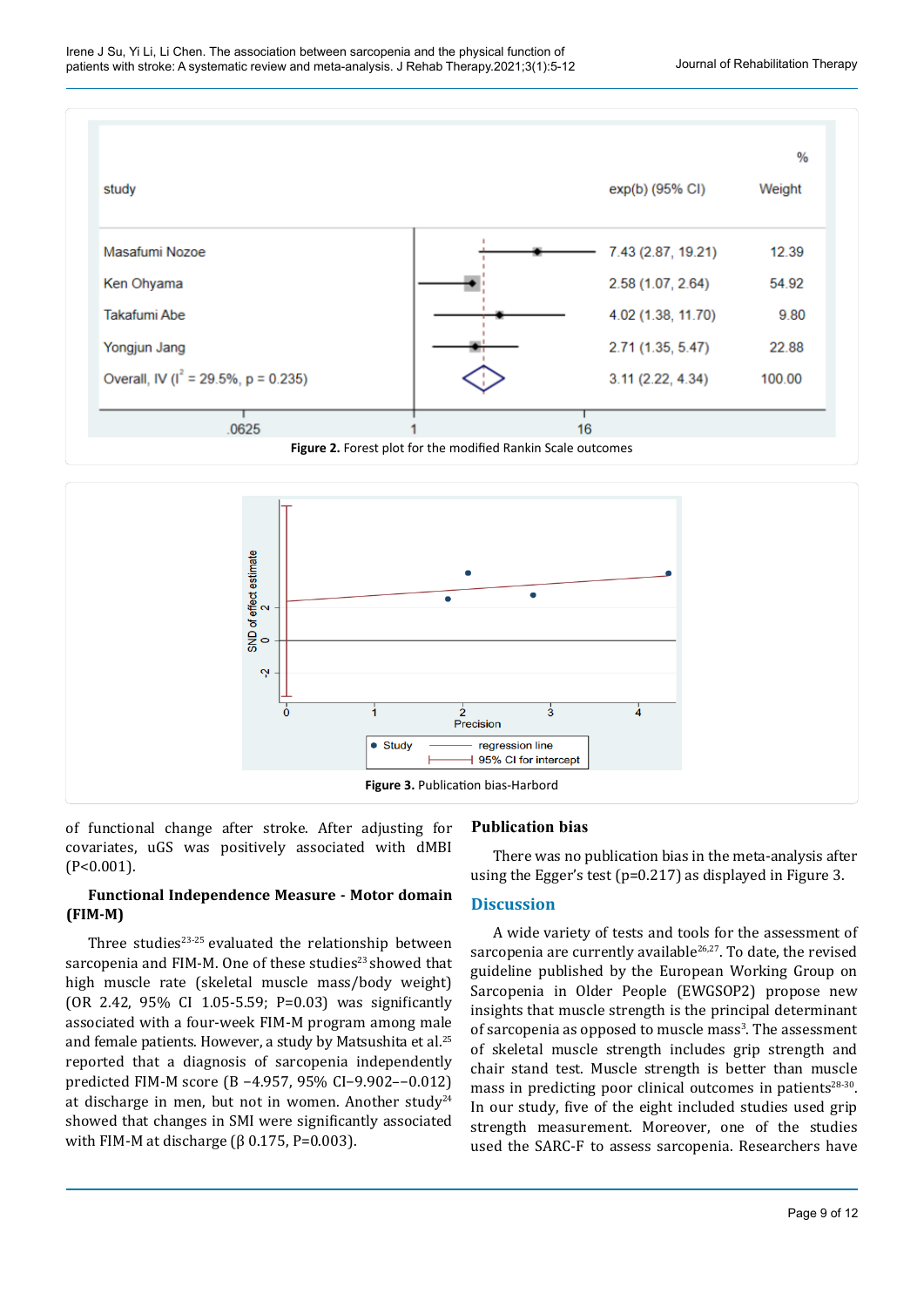reported that the scale has low to moderate sensitivity and high specificity in predicting low muscle strength $31$ . The SARC-F is a self-reported questionnaire by patients that contains five areas of strength, assistance in walking, rising from a chair, climbing stairs, and falls<sup>32</sup>. Finally, two studies used bioelectrical impedance analysis (BIA) to assess skeletal muscle mass in consideration of the level of disability, consciousness, or cognitive impairment of the stroke patients. The method was chosen also due to the convenience, inexpensiveness, and accessibility. In short, the manner, in which sarcopenia was assessed by the eight studies was reasonable. The appropriate assessment method was selected based on the patient's disability or mobility, the resources available in the medical setting, or the purpose of the test as well.

We were interested in finding out whether sarcopenia occurred prior to stroke or post stroke. However, only one study18 explicitly stated that the condition existed pre-stroke in relation to functional outcome. The rest of the literature assessed sarcopenia within seven days after admission to the hospital without delineation of the specific time when it happened. Nevertheless, all studies showed that sarcopenia was related to physical function of patients with stroke. It is worth noting that gender differences and stroke severity should be considered when predicting physical function in patients with stroke. As mentioned previously, one study<sup>25</sup> only identified this correlation in the male gender. In contrast, another study<sup>21</sup> concluded that women presenting with sarcopenia within 2 weeks of a stroke had a higher risk for poor prognosis than men. This discrepancy might be due to different methods used in the studies to assess sarcopenia and physical function, different follow-up times, and the presence of confounding factors such as disease severity, nutrition, etc. Moreover, the examination by Abe et al. $20$  on the effect of skeletal muscle mass on walking function indicated that it could vary by disease severity. Physical function was worse in the mild and moderate groups with lower skeletal muscle mass, but no such relationship was found in the severe group. A possible reason for this was that the severity of stroke had a greater impact on walking function than sarcopenia in the severe group.

Stroke and sarcopenia are two different chronically disabling diseases affecting each other. Skeletal muscle is the main effector organ causing disability due to immobility after stroke. Decreased skeletal muscle mass eventually results in impaired mobility and decreased physical performance<sup>33</sup>. This study found that sarcopenia was also related to an increased risk of poor physical function as assessed by mRS in patients with stroke (OR=3.11, 95% CI: 2.22-4.34, P<0.0001). Currently, several factors in research reports were used to predict the prognosis of stroke. Malnutrition, a cause of sarcopenia, also might be a predictor of poor functional outcome of stroke<sup>34-36</sup>. This indirectly supported our findings that sarcopenia was an independent factor predicting physical function outcome of patients with stroke. Recent studies<sup>12</sup> reported there was a negative correlation between sarcopenia and improvement in ADLs in the rehabilitation setting. Our finding concurred with those of the studies as well.

# **Implications for practice**

Our study found that sarcopenia was correlated with physical functional status of patients with stroke. The ability to perform ADLs was essential for the improvement of the quality of life for stroke patients and their families. Previous studies showed that increased nutritional or exercise interventions could improve the muscle mass, strength, and physical function of patients with sarcopenia and stroke<sup>37,38</sup>. Increased muscle mass was found to improve ADLs, which was important for stroke rehabilitation. It highlighted the significance of managing skeletal muscle mass of this population.

Sarcopenia is not a consideration in current recommendations for stroke treatment and rehabilitation guidelines. Measurement tools for sarcopenia are infrequently used in the clinical setting $39,40$ . Considering this situation, we strongly suggest that screening, diagnosis, treatment, and prevention of sarcopenia should be part of the routine clinical practice in patients with stroke.

# **Limitations**

This study has some limitations. Firstly, several different definitions and measures were used to determine sarcopenia or physical functional outcomes. In addition, there was no defined threshold for muscle mass loss for patients with stroke<sup>4</sup>. Secondly, because some studies utilized a retrospective approach, there might be unexplored confounders, such as rehabilitation and psychiatric symptoms, which might affect physical functional prognosis. Thirdly, majority of the studies had follow-up periods ending at discharge, which was a short length of time. Future studies should require longer followup periods.

# **Conclusion**

This review provided an overview of the available literature identifying the relationship between sarcopenia and physical functional outcomes of patients with stroke. Early identification of sarcopenia in stroke patients is imperative for outcome improvement. We are hoping to see further investigations into the disease mechanism as well as more research on sarcopenia as a clinical outcome predictor among this patient population.

# **Conflict of Interest**

The authors declare no conflict of interest.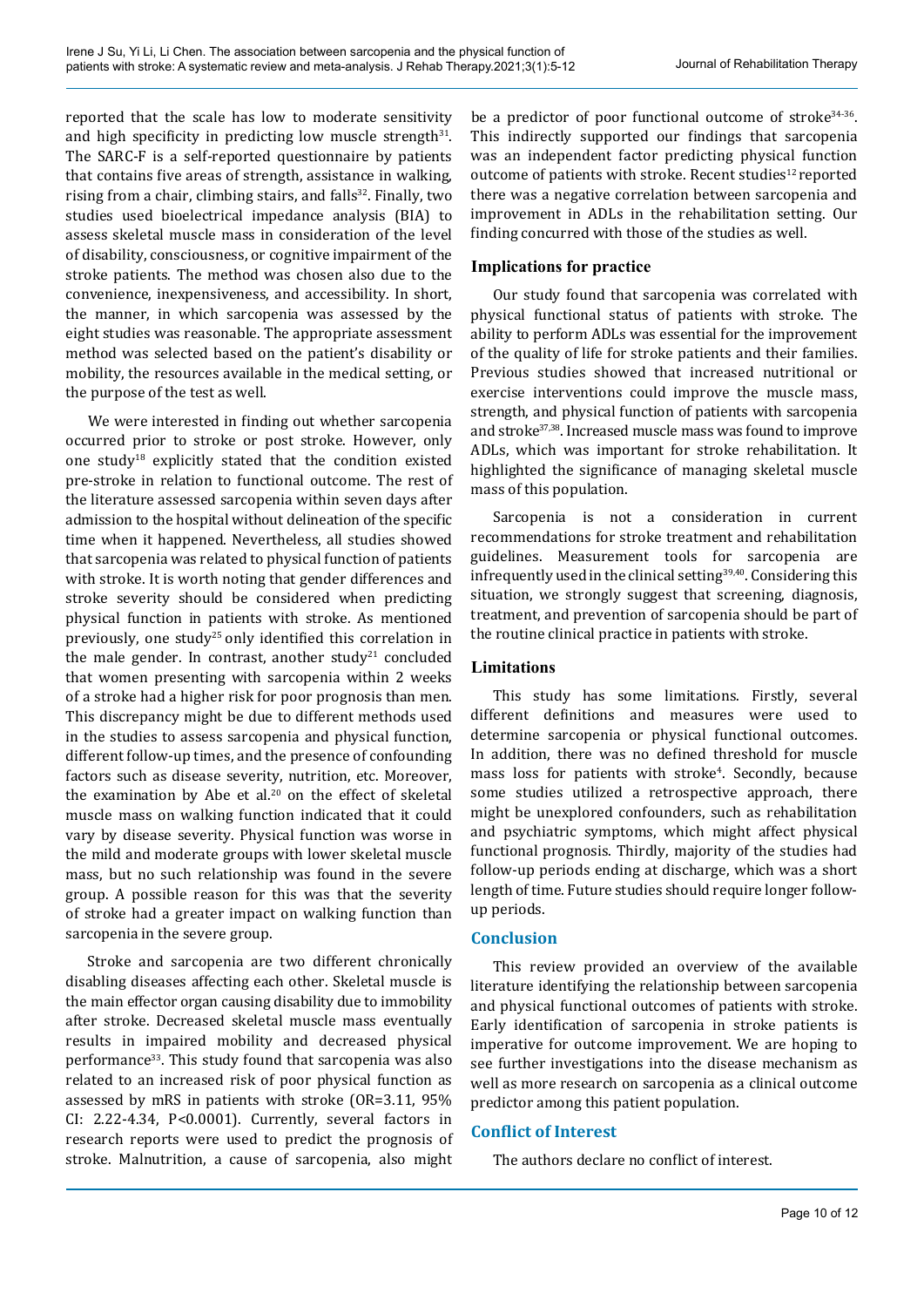## **Funding**

This study received no special grant from any funding agency.

#### **References**

- 1. Su Y, Michiko Y, Mika O. "Prevalence of stroke-related sarcopenia: A systematic review and meta-analysis." J Stroke Cerebrovasc Dis. 2020: 105092.
- 2. Yoshimura Y, Wakabayashi H, Bise T, et al. Prevalence of sarcopenia and its association with activities of daily living and dysphagia in convalescent rehabilitation ward inpatients. Clin Nutr. 2018 Dec;37(6 Pt A):2022-2028.
- 3. Cruz-Jentoft AJ, Bahat G, Bauer J, et al. Sarcopenia: revised European consensus on definition and diagnosis. Age Ageing. 2019;48:16-31.
- 4. Scherbakov N, Sandek A, Doehner W. Stroke-related sarcopenia: specific characteristics. J Am Med Dir Assoc. 2015 Apr;16(4):272-6.
- 5. Chang KV, Hsu TH, Wu WT, et al. Association between sarcopenia and cognitive impairment: A systematic review and meta-analysis. J Am Med Dir Assoc. 2016;17(12):1164.e7-1164.e15.
- 6. Beaudart C, Zaaria M, Pasleau F, et al. Health outcomes of sarcopenia: A systematic review and meta-analysis. Plos One. 2017 Jan 17;12(1):e0169548
- 7. Chang SF, Lin PL. Systematic literature review and meta-analysis of the association of sarcopenia with mortality. Worldviews Evid Based Nurs. 2016 Apr;13(2):153-62.
- 8. GBD 2015 Neurological Disorders Collaborator Group. Global, regional, and national burden of neurological disorders during 1990- 2015: a systematic analysis for the Global Burden of Disease Study 2015. Lancet Neurol. 2017 Nov;16(11):877-897.
- 9. Katan M, Luft A. Global Burden of Stroke. Semin Neurol. 2018 Apr;38(2):208-211.
- 10. Morandi A, Onder G, Fodri L, et al. The association between the probability of sarcopenia and functional outcomes in older patients undergoing in-hospital rehabilitation. J Am Med Dir Assoc. 2015 Nov 1;16(11):951-6.
- 11. Landi F, Calvani R, Ortolani E, et al. The association between sarcopenia and functional outcomes among older patients with hip fracture undergoing in-hospital rehabilitation. Osteoporos Int. 2017 May;28(5):1569-1576.
- 12. Yoshimura Y, Wakabayashi H, Bise T, et al. Sarcopenia is associated with worse recovery of physical function and dysphagia and a lower rate of home discharge in Japanese hospitalized adults undergoing convalescent rehabilitation. Nutrition. 2019 May;61:111-118.
- 13. Weimar C, König IR, Kraywinkel K, et al. Age and National Institutes of Health Stroke Scale Score within 6 hours after onset are accurate predictors of outcome after cerebral ischemia: development and external validation of prognostic models. Stroke. 2004 Jan;35(1):158- 62.
- 14. Wells GA, Shea B, O'Connell D, et al. The Newcastle-Ottawa Scale (NOS) for assessing the quality of nonrandomised studies in meta-analyses. The Ottawa Hospital Research Institute. 2014. http://www.ohri.ca/ programs/clinical\_epidemiology/oxford.asp (accessed December 14, 2015).
- 15. Higgins JP, Thompson SG. Quantifying heterogeneity in a metaanalysis. Stat Med. 2002 Jun 15;21(11):1539-58.
- 16. Egger M, Davey Smith G, Schneider M, et al. Bias in meta-analysis detected by a simple, graphical test. BMJ. 1997 Sep 13;315(7109):629- 34.
- 17. PRISMA. (n.d.). PRISMA transparent reporting of systematic reviews

and meta-analyses. Retrieved October 10, 2017, from [www.prisma](http://www.prisma-statement.org)[statement.org](http://www.prisma-statement.org)

- 18. Nozoe M, Kanai M, Kubo H, et al. Pre-stroke sarcopenia and functional outcomes in elderly patients who have had an acute stroke: A prospective cohort study. Nutrition. 2019 Oct;66:44-47.
- 19. Ohyama K, Watanabe M, Nosaki Y, et al. Correlation between skeletal muscle mass deficit and poor functional outcome in patients with acute ischemic stroke. J Stroke Cerebrovasc Dis. 2020 Apr;29(4):104623.
- 20. Abe T, Iwata K, Yoshimura Y, et al. Low muscle mass is associated with walking function in patients with acute ischemic stroke. J Stroke Cerebrovasc Dis. 2020 Nov;29(11):105259.
- 21. Jang Y, Im S, Han Y, et al. Can initial sarcopenia affect poststroke rehabilitation outcome? J Clin Neurosci. 2020 Jan;71:113-118.
- 22. Yi Y, Shim JS, Oh BM, et al. Grip strength on the unaffected side as an independent predictor of functional improvement after stroke. Am J Phys Med Rehabil. 2017 Sep;96(9):616-620.
- 23. Irisawa H, Mizushima T. Correlation of body composition and nutritional status with functional recovery in stroke rehabilitation patients. Nutrients. 2020 Jun 29;12(7):1923.
- 24. Nagano F, Yoshimura Y, Bise T, et al. Muscle mass gain is positively associated with functional recovery in patients with sarcopenia after stroke. J Stroke Cerebrovasc Dis. 2020 Sep;29(9):105017.
- 25. Matsushita T, Nishioka S, Taguchi S, et al. Sarcopenia as a predictor of activities of daily living capability in stroke patients undergoing rehabilitation. Geriatr Gerontol Int. 2019 Nov;19(11):1124-1128.
- 26. Reginster JY, Cooper C, Rizzoli R, et al. Recommendations for the conduct of clinical trials for drugs to treat or prevent sarcopenia. Aging Clin Exp Res. 2016 Feb;28(1):47-58.
- 27. Mijnarends DM, Meijers JM, Halfens RJ, et al. Validity and reliability of tools to measure muscle mass, strength, and physical performance in community-dwelling older people: A systematic review. J Am Med Dir Assoc. 2013 Mar;14(3):170-8.
- 28. Schaap LA, Koster A, Visser M. Adiposity, muscle mass, and muscle strength in relation to functional decline in older persons. Epidemiol Rev. 2013;35:51-65.
- 29. Leong DP, Teo KK, Rangarajan S, et al. Prognostic value of grip strength: findings from the prospective urban rural epidemiology (PURE) study. Lancet. 2015 Jul 18;386(9990):266-73.
- 30. Ibrahim K, May C, Patel HP, et al. A feasibility study of implementing grip strength measurement into routine hospital practice (GRImP): study protocol. Pilot Feasibility Stud. 2016 Jun 6;2:27.
- 31. Bahat G, Yilmaz O, Kılıç C, et al. Performance of SARC-F in regard to sarcopenia definitions, muscle mass and functional measures. J Nutr Health Aging. 2018;22(8):898-903.
- 32. Malmstrom TK, Miller DK, Simonsick EM, et al. SARC-F: a symptom score to predict persons with sarcopenia at risk for poor functional outcomes. J Cachexia Sarcopenia Muscle. 2016 Mar;7(1):28-36.
- 33. Ryan AS, Ivey FM, Serra MC, et al. Sarcopenia and physical function in middle-aged and older stroke survivors. Arch Phys Med Rehabil. 2017 Mar;98(3):495-499.
- 34. Kawase S, Kowa H, Suto Y, et al. Association between body mass index and outcome in Japanese ischemic stroke patients. Geriatr Gerontol Int. 2017 Mar;17(3):369-374.
- 35. Naito H, Nezu T, Hosomi N, et al. Controlling nutritional status score for predicting 3-mo functional outcome in acute ischemic stroke. Nutrition. 2018 Nov;55-56:1-6.
- 36. Kishimoto H, Yozu A, Kohno Y, et al. Nutritional improvement is associated with better functional outcome in stroke rehabilitation: A cross-sectional study using controlling nutritional status. J Rehabil Med. 2020 Mar 18;52(3):jrm00029.